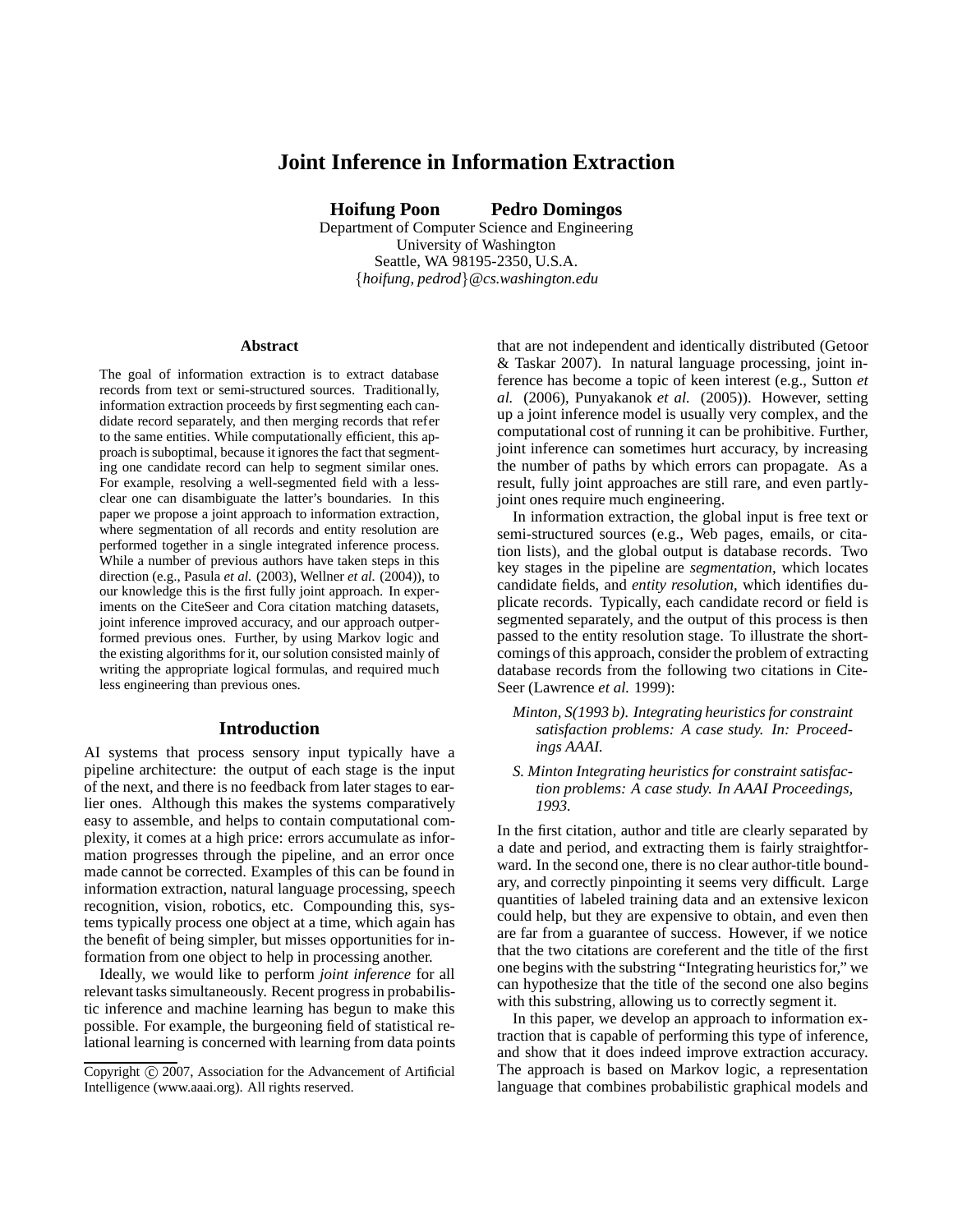first-order logic (Richardson & Domingos 2006). Markov logic enables us to concisely specify very complex models, and is ideally suited for solving joint inference problems. Efficient learning and inference algorithms for it are available in open-source software, and our solution exploits them.

A number of previous authors have taken steps toward joint inference in information extraction, but to our knowledge no fully joint approach has been proposed. For example, Bunescu & Mooney (2004) applied joint segmentation to protein name extraction, but did not do entity resolution. In citation matching, Pasula *et al.* (2003) developed a "collective" model, but performed segmentation in a pre-processing stage, allowing boundaries to occur only at punctuation marks. Wellner *et al.* (2004) extended the pipeline model by passing uncertainty from the segmentation phase to the entity resolution phase (as opposed to just passing the "best guess"), and by including a one-time step from resolution to segmentation, but did not "close the loop" by repeatedly propagating information in both directions. (Due to this, they explicitly refrained from calling their model "joint.") Both of these models required considerable engineering. Pasula *et al.* combined several models with separately learned parameters, a number of hard-wired components, and data from a variety of sources (including a database of names from the 2000 US Census, manuallysegmented citations, and a large AI BibTex bibliography). Wellner *et al.* assembled a number of different learning and inference algorithms and performed extensive feature engineering, including computing a variety of string edit distances, TF-IDF measures, global features of the citations, and combinations thereof. As we will see, our approach is considerably simpler, and outperforms both of these.

We begin by briefly reviewing the necessary background in Markov logic. We then describe our MLN for joint citation matching and introduce two kinds of joint inference that can help segmentation. Finally, we present our experiments and results.

## **Markov Logic**

Markov logic is a probabilistic extension of finite first-order logic (Richardson & Domingos 2006). A *Markov logic network (MLN)* is a set of weighted first-order clauses. Together with a set of constants, it defines a Markov network with one node per ground atom and one feature per ground clause. The weight of a feature is the weight of the first-order clause that originated it. The probability of a state  $x$  in such a network is given by  $P(x) = (1/Z) \exp(\sum_i w_i f_i(x))$ , where  $Z$  is a normalization constant,  $w_i$  is the weight of the *i*th clause,  $f_i = 1$  if the *i*th clause is true, and  $f_i = 0$  otherwise.

Markov logic makes it possible to compactly specify probability distributions over complex relational domains. We used the learning and inference algorithms provided in the open-source Alchemy package (Kok *et al.* 2006). In particular, we performed inference using the MC-SAT algorithm (Poon & Domingos 2006), and discriminative weight learning using the voted perceptron algorithm (Singla & Domingos 2005).

MC-SAT is a "slice sampling" Markov chain Monte Carlo algorithm. It uses a combination of satisfiability testing and simulated annealing to sample from the slice. The advantage of using a satisfiability solver (WalkSAT) is that it efficiently finds isolated modes in the distribution, and as a result the Markov chain mixes very rapidly. The slice sampling scheme ensures that detailed balance is (approximately) preserved. MC-SAT is orders of magnitude faster than previous MCMC algorithms like Gibbs sampling and simulated tempering, and makes efficient joint inference possible on a scale that was previously out of reach. In this paper, we use it to perform inference over hundreds of thousands of variables in tens of minutes.

The voted perceptron algorithm optimizes weights by doing gradient descent on the conditional log-likelihood of the query atoms given the evidence ones. The gradient with respect to a weight is the difference between the number of times the corresponding clause is true in the data and its expectation according to the MLN. The latter is approximated by finding a mode of the distribution using a weighted satisfiability solver (MaxWalkSAT) and counting true clause groundings there. To combat overfitting, the weights returned are averages over the learning run.

We modified this algorithm in two ways. First, we used MC-SAT instead of MaxWalkSAT to compute expected counts. Because the distribution can contain many modes, MC-SAT tends to give more reliable results. Second, we used a different learning rate for each weight, by dividing the global learning rate by the number of true groundings of the corresponding clause. This greatly speeds up learning. Because the number of true groundings can vary widely, a learning rate that is small enough to avoid divergence in some weights is too small for fast convergence in others. Having separate learning rates overcomes this problem. We also modified Alchemy to save time and memory in grounding the network.

### **An MLN for Joint Citation Matching**

Citation matching is the problem of extracting bibliographic records from citation lists in technical papers, and merging records that represent the same publication. It has been a major focus of information extraction research (e.g., Pasula *et al.* (2003), Wellner *et al.* (2004)). We use citation matching as a testbed for joint inference with Markov logic. In particular, we focus on extracting titles, authors and venues from citation strings. In this section we present an MLN for this task.<sup>1</sup> In the next section, we learn weights and perform inference with it. While the MLN is specific to citation matching, we believe that the key ideas in it are also applicable to other information extraction tasks (e.g., extraction from Web pages, or from free text).

The main evidence predicate in the MLN is Token $(t, i, c)$ , which is true iff token t appears in the ith position of the cth citation. A token can be a word, date, number, etc. Punctuation marks are not treated as separate tokens; rather, the predicate  $\text{HasPunc}(c, i)$  is true iff a punctuation mark appears immediately after the ith position in

<sup>&</sup>lt;sup>1</sup>Available at http://alchemy.cs.washington.edu/papers/poon07.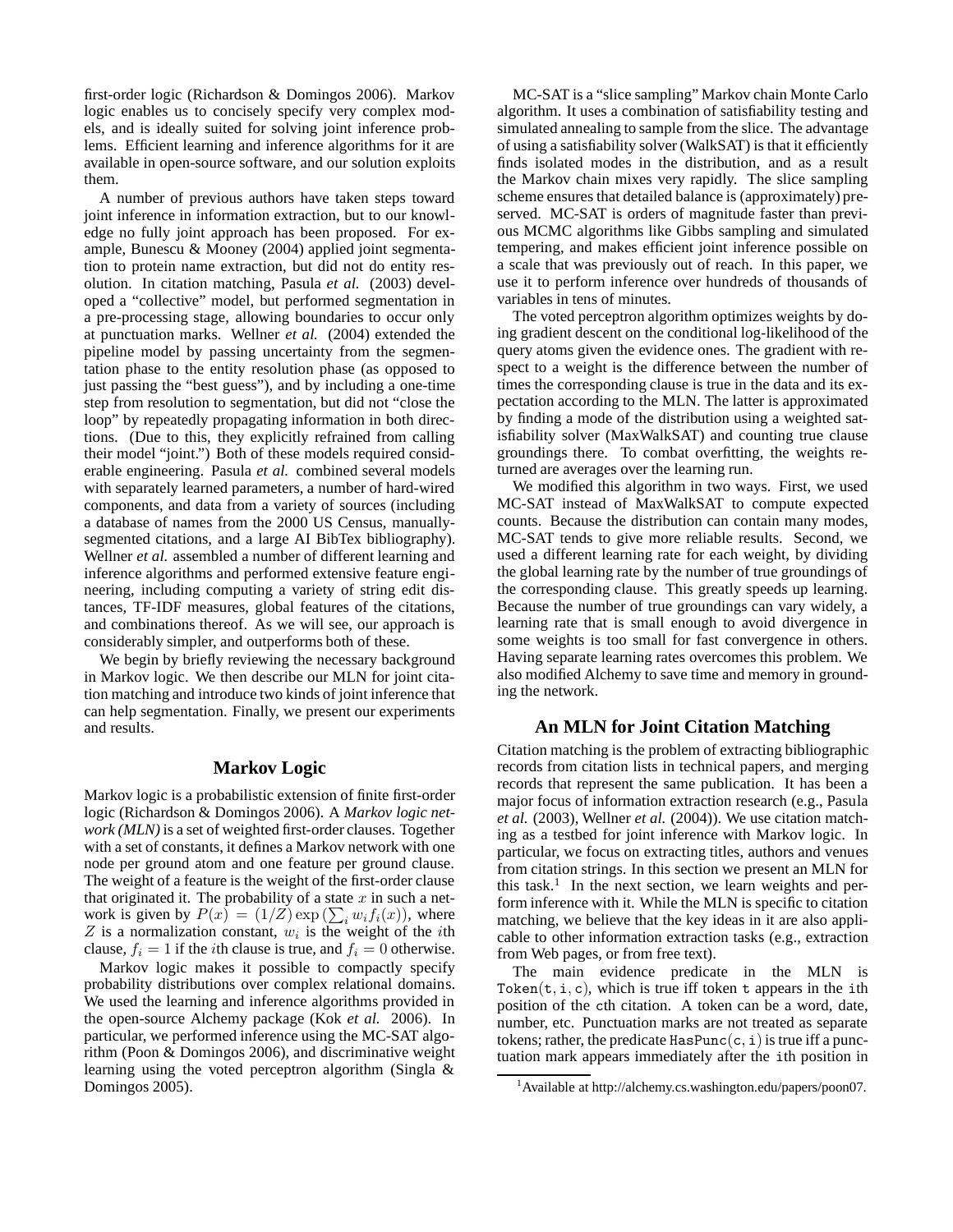the cth citation. The query predicates are  $Infield(i, f, c)$ and SameCitation(c, c'). InField(i, f, c) is true iff the ith position of the cth citation is part of field f, where  $f \in \{$ Title, Author, Venue}, and inferring it performs segmentation. SameCitation(c, c') is true iff citations c and c ′ represent the same publication, and inferring it performs entity resolution.

### **Isolated Segmentation**

We begin by describing our standalone segmentation model. This will form part of the overall MLN for joint inference, and also serve as a baseline for comparison. Our segmentation model is essentially a hidden Markov model (HMM) with enhanced ability to detect field boundaries. This combines two key elements of the state of the art. The observation matrix of the HMM correlates tokens with fields, and is represented by the simple rule

$$
\mathtt{Token}(+\mathtt{t},\mathtt{i},\mathtt{c}) \Rightarrow \mathtt{Infield}(\mathtt{i},+\mathtt{f},\mathtt{c})
$$

where all free variables are implicitly universally quantified. The "+ $t$ , + $f$ " notation signifies that the MLN contains an instance of this rule for each *(token, field)* pair. If this rule was learned in isolation, the weight of the  $(t, f)$ th instance would be  $\log(p_{tf}/(1-p_{tf}))$ , where  $p_{tf}$  is the corresponding entry in the HMM observation matrix.

In general, the transition matrix of the HMM is represented by a rule of the form

$$
\mathtt{Infield}(i, +f, c) \Rightarrow \mathtt{Infield}(i+1, +f', c)
$$

However, we (and others, e.g., Grenager *et al.* (2005)) have found that for segmentation it suffices to capture the basic regularity that consecutive positions tend to be part of the same field. Thus we replace f' by f in the formula above. We also impose the condition that a position in a citation string can be part of at most one field; it may be part of none.

The main shortcoming of this model is that it has difficulty pinpointing field boundaries. Detecting these is key for information extraction, and a number of approaches use rules designed specifically for this purpose (e.g., Kushmerick (2000)). In citation matching, boundaries are usually marked by punctuation symbols. This can be incorporated into the MLN by modifying the rule above to

$$
\begin{array}{l}\n\texttt{Infield}(i, +f, c) \land \neg \texttt{HasPunc}(c, i) \\
\Rightarrow \texttt{Infield}(i + 1, +f, c)\n\end{array}
$$

The  $\neg$ HasPunc(c, i) precondition prevents propagation of fields across punctuation marks. Because propagation can occur differentially to the left and right, the MLN also contains the reverse form of the rule. In addition, to account for commas being weaker separators than other punctuation, the MLN includes versions of these rules with HasComma() instead of HasPunc().

Finally, the MLN contains the following rules: the first two positions of a citation are usually in the author field, and the middle one in the title; initials (e.g., "J.") tend to appear in either the author or the venue field; positions preceding the last non-venue initial are usually not part of the title

or venue; and positions after the first venue keyword (e.g., "Proceedings", "Journal") are usually not part of the author or title. Despite its simplicity, this model is quite accurate, and forms a very competitive baseline for joint inference, as we will see in the experimental section.

### **Entity Resolution**

As our starting point for entity resolution, we took the MLN of Singla & Domingos (2006), which assumes presegmented citations. It contains rules of the form: if two fields contain many common tokens, they are the same; if the fields of two citations match, the citations also match, and vice-versa; etc. Simply taking the output InField() predicates of the segmentation MLN as evidence to this MLN would constitute a standard pipeline model. Merging the two MLNs produces a joint model for segmentation and entity resolution. We found, however, that this gives poor results, because entity resolution often leads segmentation astray. Since only a small fraction of citation pairs  $(c, c')$ match, in the absence of strong evidence to the contrary the MLN will conclude that  $SameCitation(c, c')$  is false. If SameCitation(c, c') is the consequent of a rule (or rule chain) with InField() in the antecedent, the MLN will (or may) then infer that InField() is false, even if segmentation alone would correctly predict it to be true. This is an example of how joint inference can hurt accuracy.

Our solution to this problem is to define predicates and rules specifically for passing information between the stages, as opposed to just using the existing InField() outputs. We want a "higher bandwidth" of communication between segmentation and entity resolution, without letting excessive segmentation noise through. We accomplish this by defining a SimilarTitle(c, i, j, c', i', j') predicate, which is true if citations c and c' contain similar titlelike strings at positions  $\mathbf i$  to  $\mathbf j$  and  $\mathbf i'$  to  $\mathbf j'$ , respectively. A string is title-like if it does not contain punctuation and does not match the "title exclusion" rules in the previous section. Two such strings are considered similar if they start with the same trigram and end with the same token. Most importantly, SimilarTitle() is true only if at least one of the strings is immediately preceded by punctuation, and at least one is immediately followed by punctuation. This greatly reduces the number of potential matches, focusing them on the cases that are most likely relevant for joint inference. In sum, SimilarTitle() incorporates lower-level segmentation information into entity resolution.

If two citations have similar titles, they are usually the same, unless they appear in different venues (in which case they are usually different versions of the same paper). Hence the basic rule we use to perform entity resolution is

```
\texttt{SimilarTitle}(c, i, j, c', i', j') \wedge \texttt{SimilarVenue}(c, c')\Rightarrow SameCitation(c, c'),
```
coupled with the unit clause  $\neg$ SameCitation(c, c'), which represents the default. SimilarVenue $(c, c')$  is true as long as c and c' do not contain conflicting venue keywords (e.g., "Journal" in one and "Proceedings" in the other). The rule above ignores whether the citations' authors are the same, which may seem unintuitive. How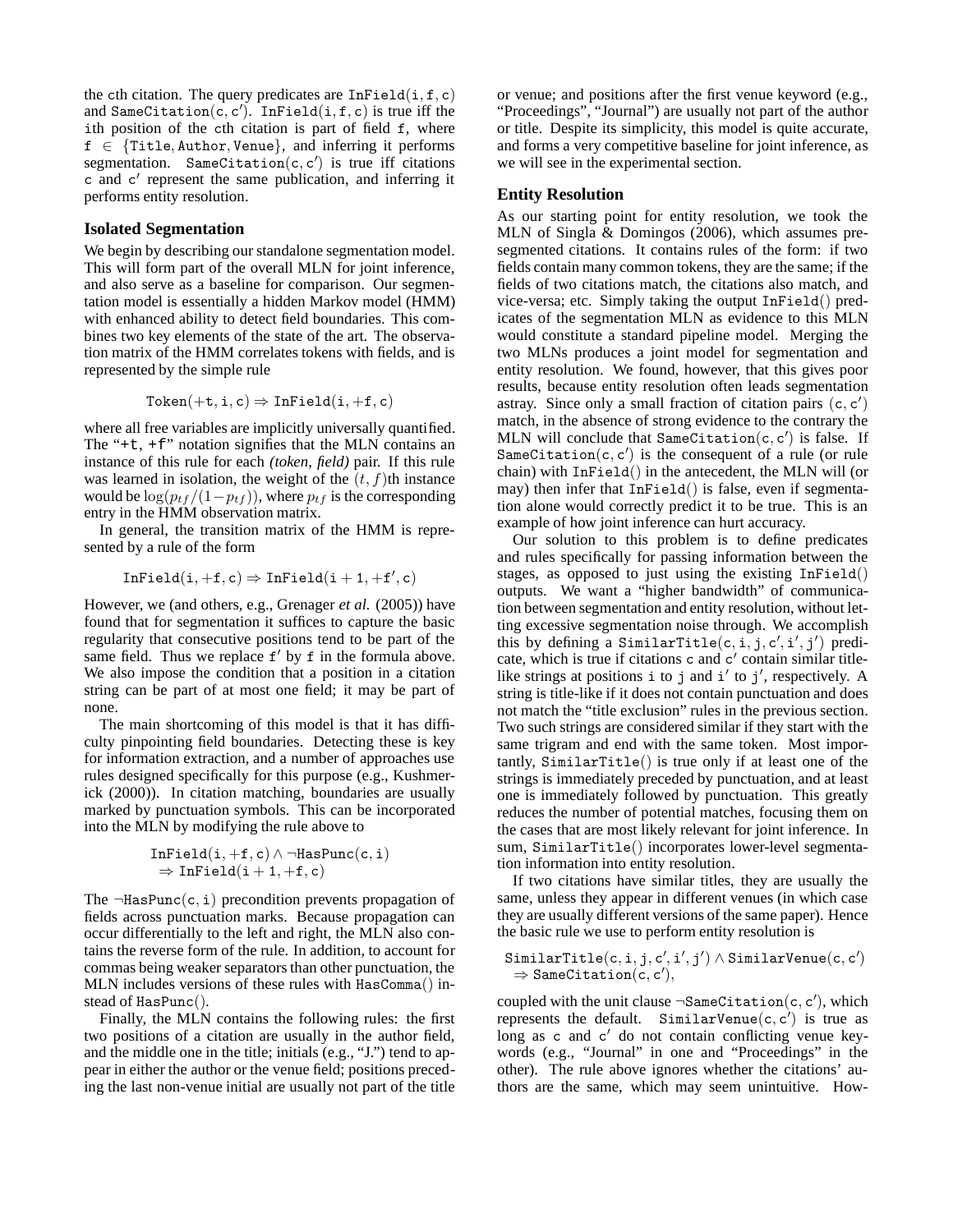ever, the reason is simple. When two citations have the same title and venue, they almost always have the same author as well, and thus comparing authors contributes no additional information. On the other hand, if the authors are the same but are difficult to match, as is often the case, including SimilarAuthor(c, c') as a precondition in the rule above prevents drawing the correct conclusion that the citations are the same. Thus, on balance, including SimilarAuthor $(c, c')$  is detrimental.

As we will see in the experimental section, this simple MLN suffices to outperform the state of the art in citation matching.

### **Joint Segmentation**

Segmenting a citation can help segment similar ones. For example, if in one citation the title is clearly delimited by punctuation, but in a similar one it is not, noticing this similarity can help extract the more difficult title. Incorporating this idea into the MLN described earlier leads to *joint segmentation*, where citations are segmented collectively, as opposed to in isolation. As before, we proceed by defining a predicate for this purpose. JointInferenceCandidate(c, i, c') is true if the trigram starting at position i in citation c also appears somewhere in citation  $c'$ , the trigrams do not match the "title exclusion" rules, and the trigram in c is not preceded by punctuation, while in c' it is. This rule thus identifies potential opportunities for one title segmentation to help another. We then incorporate this into the segmentation model simply by adding a precondition to the "field propagation" rules. For example:

 $Infield(i, +f, c) \wedge \neg HasPunc(c, i)$  $\wedge$ (¬∃c'JointInferenceCandidate(c,i,c'))  $\Rightarrow$  InField(i + 1, +f, c)

The effect of this precondition is to potentially introduce a field boundary in c immediately before a substring if a similar title-like substring is preceded by punctuation in another citation. This may be quite effective when citation lists are "sparse" (i.e., strings usually do not occur both at boundaries and inside fields). However, if the citation lists are "dense," it may produce incorrect field boundaries. Consider the following two citations from the Cora dataset:

*R. Schapire. On the strength of weak learnability. Proceedings of the 30th I.E.E.E. Symposium on the Foundations of Computer Science, 1989, pp. 28- 33.*

### *Robert E. Schapire. 5(2) The strength of weak learnability. Machine Learning, 1990 197-227,*

In the second citation, "The strength of" is immediately preceded by punctuation, which will cause a title boundary to be incorrectly introduced between "On" and "the" in the first citation. To combat this, we can in addition require that the two citations in fact resolve to the same entity:

$$
\begin{array}{l} \texttt{Infield}(i, +f, c) \wedge \neg \texttt{HasPunc}(c, i) \\ \wedge (\neg \exists c' \texttt{JointInferenceCandidate}(c, i, c') \\ \wedge \texttt{SameCitation}(c, c')) \Rightarrow \texttt{Infield}(i+1, +f, c) \end{array}
$$

Table 1: CiteSeer entity resolution: cluster recall on each section.

| Approach        | Constr. | Face | Reason. | Reinfor. |
|-----------------|---------|------|---------|----------|
| Fellegi-Sunter  | 84.3    | 81.4 | 71.3    | 50.6     |
| Lawrence (1999) | 89      | 94   | 86      | 79       |
| Pasula (2003)   | 93      | 97   | 96      | 94       |
| Wellner (2004)  | 95.1    | 96.9 | 93.7    | 94.7     |
| Joint MLN       | 96.0    | 97.1 | 95.1    | 96.7     |

Table 2: Cora entity resolution: pairwise recall/precision and cluster recall.

| Approach       | Pairwise Rec./Prec.   Cluster Recall |      |
|----------------|--------------------------------------|------|
| Fellegi-Sunter | 78.0/97.7                            |      |
| Joint MLN      | 94.3 / 97.0                          | 78 - |

This is another instance of joint inference between segmentation and entity resolution: in this case, entity resolution helps perform segmentation. However, this rule may sometimes be too strict; consider the following citations from CiteSeer:

- *H. Maruyama Constraint dependency grammar and its weak generative capacity. Computer Software, 1990.*
- *Maruyama, H 1990. Constraint dependency grammar. Technical Report # RT 0044, IBM, Tokyo, Japan.*

In this case, the first rule would correctly place a title boundary before "Constraint", while the second one would not. Both approaches are generally applicable and, as shown in the next section, significantly outperform isolated segmentation. The first one (which we will call Jnt-Seg) is better for sparse datasets (like CiteSeer), and the second (Jnt-Seg-ER) for dense ones (like Cora).

## **Experiments**

## **Datasets**

We experimented on CiteSeer and Cora, which are standard datasets for citation matching. The CiteSeer dataset was created by Lawrence *et al.* (1999) and used in Pasula *et al.* (2003) and Wellner *et al.* (2004). The Cora dataset was created by Andrew McCallum and later segmented by Bilenko & Mooney (2003). We fixed a number of errors in the labels.<sup>2</sup>

In citation matching, a *cluster* is a set of citations that refer to the same paper, and a *nontrivial* cluster contains more than one citation. The CiteSeer dataset has 1563 citations and 906 clusters. It consists of four sections, each on a different topic. Over two-thirds of the clusters are singletons, and the largest contains 21 citations. The Cora dataset has 1295 citations and 134 clusters. Unlike in CiteSeer, almost

<sup>2</sup>Dataset available at http://alchemy.cs.washington.edu/papers/ poon07.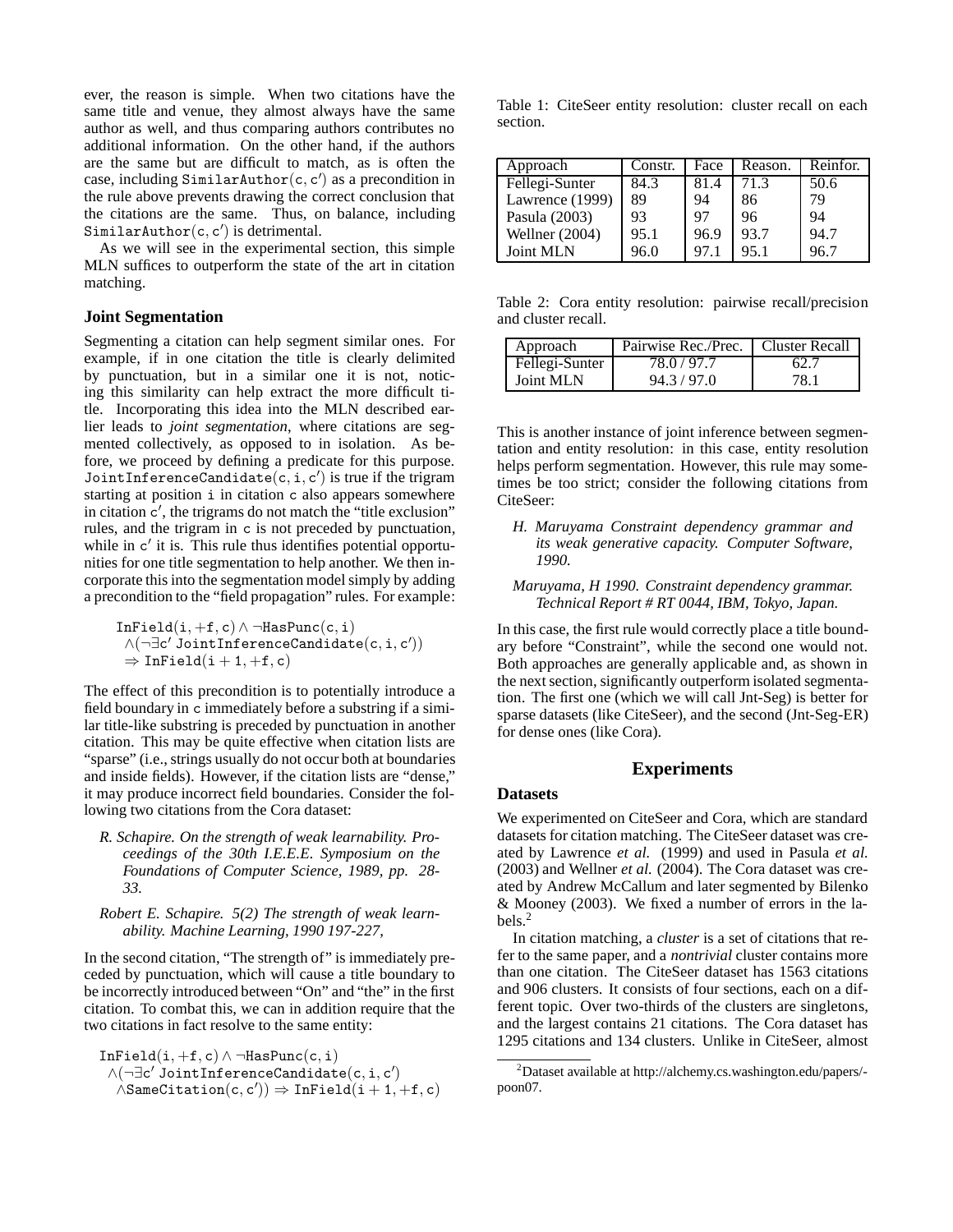| All               | Total | Author | Title | Venue |
|-------------------|-------|--------|-------|-------|
| <b>Isolated</b>   | 94.4  | 94.6   | 92.8  | 95.3  |
| Jnt-Seg           | 94.5  | 94.9   | 93.0  | 95.3  |
| Jnt-Seg-ER        | 94.5  | 94.8   | 93.0  | 95.3  |
| <b>Nontrivial</b> | Total | Author | Title | Venue |
| <b>Isolated</b>   | 94.4  | 94.5   | 92.5  | 95.5  |
| Jnt-Seg           | 94.9  | 95.2   | 93.6  | 95.7  |
| Jnt-Seg-ER        | 94.8  | 95.1   | 93.3  | 95.6  |
| <b>Potential</b>  | Total | Author | Title | Venue |
| <b>Isolated</b>   | 91.7  | 91.5   | 86.5  | 94.9  |
| Jnt-Seg           | 94.3  | 94.5   | 92.4  | 95.3  |
| Jnt-Seg-ER        | 93.9  | 94.4   | 92.0  | 94.9  |

Table 3: CiteSeer segmentation: F1 on each section.

Table 4: Cora segmentation: F1 on each section.

| AII               | Total | Author | Title | Venue |
|-------------------|-------|--------|-------|-------|
| Isolated          | 98.2  | 99.3   | 97.3  | 98.2  |
| Jnt-Seg           | 98.4  | 99.5   | 97.5  | 98.3  |
| Jnt-Seg-ER        | 98.4  | 99.5   | 97.6  | 98.3  |
| <b>Nontrivial</b> | Total | Author | Title | Venue |
| Isolated          | 98.3  | 99.4   | 97.4  | 98.2  |
| Jnt-Seg           | 98.5  | 99.5   | 97.7  | 98.3  |
| Jnt-Seg-ER        | 98.5  | 99.5   | 97.7  | 98.3  |
| <b>Potential</b>  | Total | Author | Title | Venue |
| Isolated          | 97.6  | 97.9   | 95.2  | 98.8  |
| Jnt-Seg           | 98.7  | 99.3   | 97.9  | 99.0  |
| Jnt-Seg-ER        | 98.8  | 99.3   | 97.9  | 99.0  |

every citation in Cora belongs to a nontrivial cluster; the largest cluster contains 54 citations.

#### **Methodology**

For CiteSeer, we followed Wellner *et al.* (2004) and used the four sections for four-fold cross-validation. In Cora, we randomly split citations into three subsets so that they were distributed as evenly as possible and no cluster was broken apart (to avoid train-test contamination). We then used these subsets for three-fold cross-validation. In CiteSeer, the largest section yields 0.3 million query atoms and 0.4 million ground clauses; in Cora, 0.26 million and 0.38 million, respectively. For simplicity, we took the original author and title fields and combined other fields such as booktitle, journal, pages, and publishers into venue.

In preprocessing, we carried out standard normalizations like conversion to lower case, simple stemming, and hyphen removal. For token matching, we used edit distance and concatenation. Two tokens match if their edit distance is at most one, and a bigram matches the unigram formed by concatenating the two tokens.

In MLN weight learning, we used 30 iterations of gradient descent, and in each iteration, for each fold, we ran MC-SAT for 20 seconds. This proves to be effective and enables fast learning; see Hinton (2002) for a theoretical justification of a similar method. However, it also introduces fluctuations

Table 5: Segmentation: wins and losses in F1.

| <b>CiteSeer</b> | JS-Isolated | JSR-Isolated | JSR-JS  |
|-----------------|-------------|--------------|---------|
| A11             | $8-2$       | $4 - 2$      | $1 - 7$ |
| Nontrivial      | $8-2$       | $9 - 2$      | $1 - 8$ |
| Potential       | $12-0$      | $9-3$        | $2-9$   |
| Cora            | JS-Isolated | JSR-Isolated | JSR-JS  |
| A11             | $5 - 1$     | $6-1$        | $3 - 1$ |
| Nontrivial      | 4-1         | $5-1$        | $2 - 1$ |
| Potential       | $7 - 1$     | $8-1$        | $5-0$   |

among the runs, and we obviate these by reporting averages of ten runs. The total learning time per run ranged from 20 minutes to an hour. In inference, we used no burn-in and let MC-SAT run for 30 minutes. MC-SAT returns marginal probabilities of query atoms. We predict an atom is true if its probability is at least 0.5; otherwise we predict false.

For entity resolution in CiteSeer, we measured *cluster recall* for comparison with previously published results. Cluster recall is the fraction of clusters that are correctly output by the system after taking transitive closure from pairwise decisions. For entity resolution in Cora, we measured both cluster recall and pairwise recall/precision. In both datasets we also compared with a "standard" Fellegi-Sunter model (see Singla & Domingos (2006)), learned using logistic regression, and with oracle segmentation as the input. For segmentation, we measured F1 for InField, F1 being the harmonic mean of recall and precision.

#### **Results**

Table 1 shows that our approach outperforms previous ones on CiteSeer entity resolution. (Results for Lawrence (1999), Pasula (2003) and Wellner (2004) are taken from the corresponding papers. The MLN results are for Jnt-Seg; the results for Jnt-Seg-ER are identical, except for 95.5 instead of 96.0 on Constr.) This is particularly notable given that the models of Pasula *et al.* (2003) and Wellner *et al.* (2004) involved considerably more knowledge engineering than ours, contained more learnable parameters, and used additional training data.

Table 2 shows that our entity resolution approach easily outperforms Fellegi-Sunter on Cora, and has very high pairwise recall/precision. (As before, the MLN results are for Jnt-Seg; the results for Jnt-Seg-ER are identical, except for 75.2 instead of 78.1 on cluster recall. Note that in Cora clusters are much more difficult to discriminate than in CiteSeer; also, because Cora contains on average only 44 clusters per fold, each less-than-perfect cluster degrades cluster recall by over 2%.)

Table 3 and Table 4 compare isolated segmentation with the two joint inference methods on CiteSeer and Cora. The "Total" column aggregates results on all InField atoms, and the remaining columns show results for each field type. The "All" section shows results for all citations, "Nontrivial" for non-singleton citations, and "Potential" for citations with poor author-title boundary (and which therefore might benefit from joint inference). Approximately 9% of citations fall